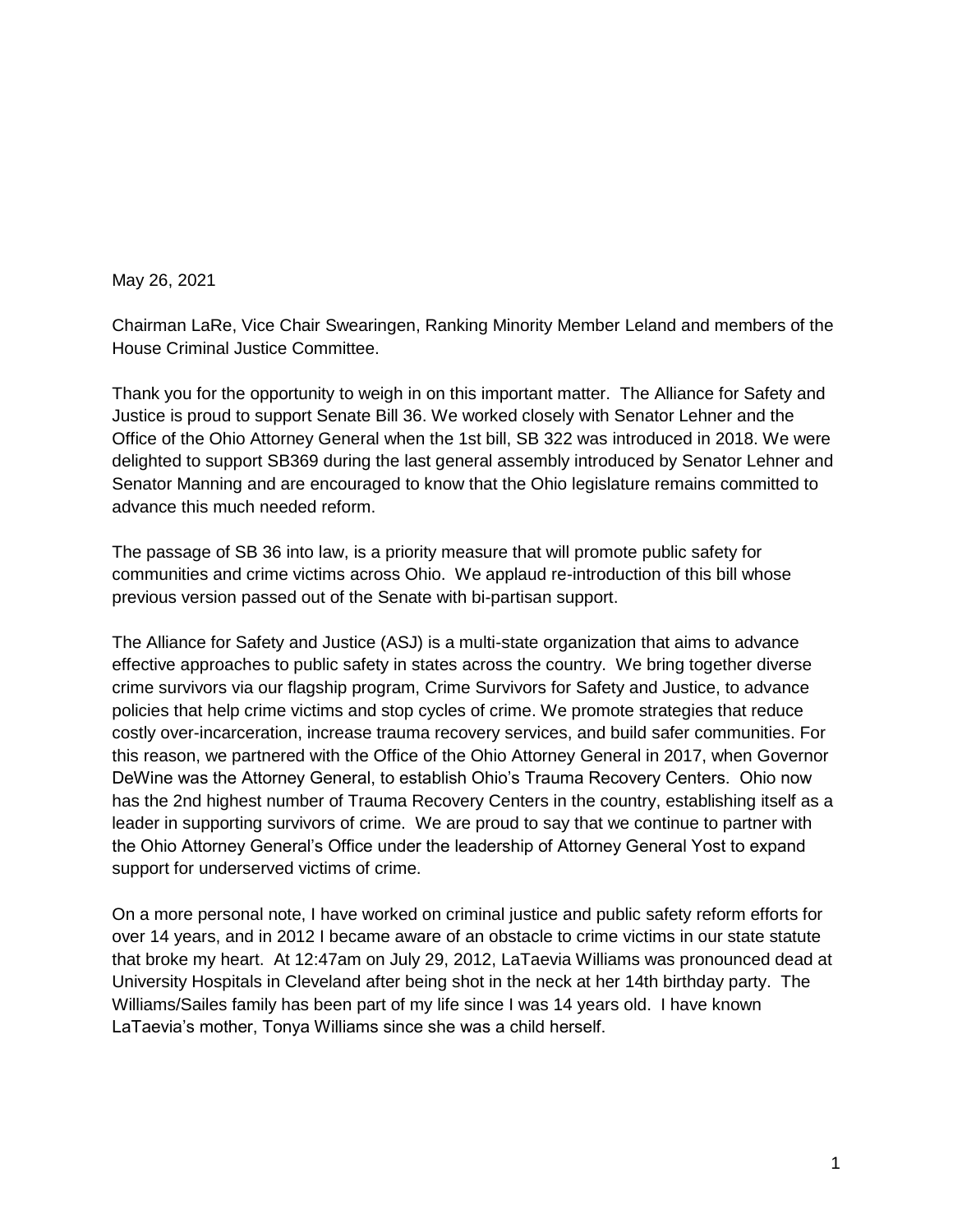Immediately after LaTaevia's sudden death I informed her mother of the fund administered through the Office of the Ohio Attorney General which could assist with burial expenses. As you can imagine, most families are not prepared emotionally or financially to bury a child.

LaTaevia's mother informed me that the application inquired if she or her deceased daugther LaTaevia had a felony conviction. Despite experiencing a devastating loss, Tonya Williams knew that posing that question to a grieving family was wrong.

Though I am well aware of the lasting legal barriers resulting from old felony convictions and their impact on families as Ohio is among the top 10 states in the nation for the number of people with felony convictions, it never occurred to me that crime victims would also be harmed by them, excluded from receiving much needed recovery support. People often say that felonies are a lifetime penalty, and in this case, it is also true after death.

In 2016, when the Alliance for Safety and Justice began working with crime survivors in Ohio via Crime Survivors for Safety and Justice, we asked what barriers stood in the way of their healing. The number one barrier that crime victims raised was the barrier to eligibility for victim's compensation due to a prior conviction. Many expressed that the systemic indifference they experience pushed them further into depression in their time of need. The recent Oregon District mass shooting shined a light on this debilitating barrier as many of those victims were denied victims compensation due to an old conviction.<sup>1</sup>

Senate Bill 36 is a laudable step towards lifting barriers that stigmatize victims and block them from getting the help they need. We are honored to support it and applaud the legislature's efforts on this bill, even though we still have a long way to go in Ohio to meet the needs of crime survivors. This proposal is an important step forward.

Crime victims who apply for help in Ohio are more likely to have their applications denied than approved. Our state has the second highest victim compensation denial rate in the nation, and nearly 6 in 10 victims who apply are denied the support they need.<sup>2</sup> For survivors of color, denial rates are even higher. $3$ 

Ohio stands alone as the only state that denies victims compensation based on mere suspicion that the victim committed a crime in the past, regardless of whether they were ever convicted, or the allegation is even related to their victimization. Ohio remains one of just five states that denies victims or their loved one's compensation because of a past conviction, even after serving their time.<sup>4</sup> These policies entrench biased perceptions of survivors as "worthy" or "unworthy"; "good victims" or "bad victims" into Ohio statute. Legislators in Louisiana and

 $\overline{a}$ 

<sup>1</sup> https://www.dayton.com/news/state-leaders-looking-at-reforms-after-dayton-daily-news-investigation/AG6MO3NH4ZESBFY2GN76QSXHAU/

<sup>&</sup>lt;sup>2</sup> Office for Victims of Crime (2019). OH Annual State Performance Report, Victim Assistance Formula Grant Program, Reporting Period: [Oct 1, 2017 to Sept 30, 2018].; Office for Victims of Crime (2019). Resources by State- Annual State Performance Reports.

<sup>3</sup> Santo, A. (2018, Sept. 13). The Victims Who Don't Count. *The Marshall Project.* 

<sup>&</sup>lt;sup>4</sup> Five states deny survivors compensation based on a past conviction alone, regardless of whether someone has completed a sentence. Another four states deny compensation to people who are under community supervision. In total, nine states condition compensation on a past conviction or status on criminal justice supervision.